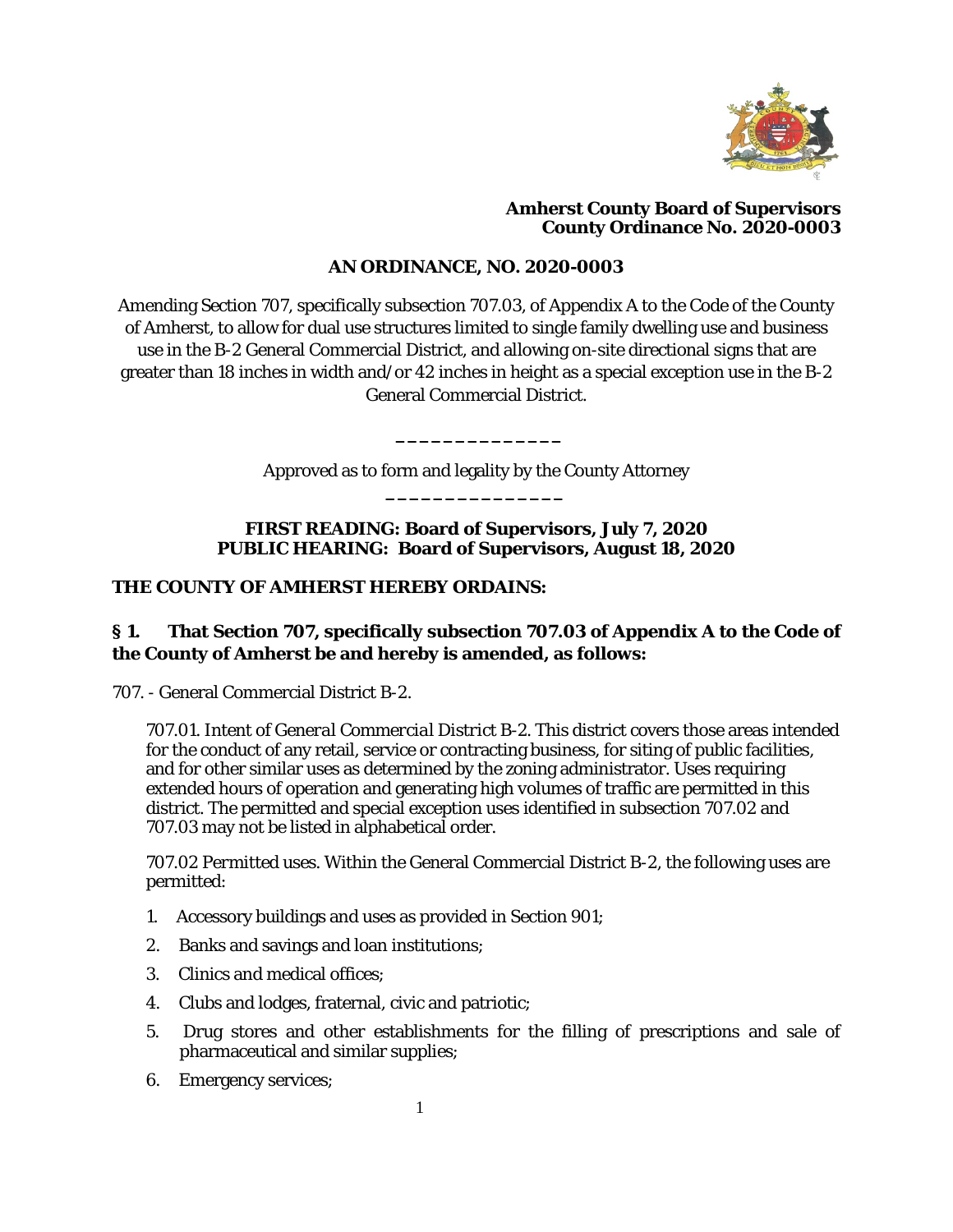- 7. Food stores;
- 8. General convenience stores;
- 9. Professional office buildings;
- 10. Public utilities such as poles, lines, transformers, pipes, meters and related or similar facilities; water sewer distribution lines;
- 11. Retail nurseries and greenhouses;
- 12. Retail service stores such as bakeries, barber shops, beauty parlors, shoe shops, selfservice laundries, and establishments for receiving and distributing articles for laundering, drying and dry cleaning;
- 13. Signs as provided in Section 907;
- 14. U.S. post offices;
- 15. Antique and gift shops;
- 16. Automobile service stations as provided in Section 902;
- 17. Cemeteries;
- 18. Churches, manses, parish houses and adjacent cemeteries;
- 19. Day care centers;
- 20. Garages, public;
- 21. Hardware stores;
- 22. Motels, motor hotels and motor inns;
- 23. Restaurants;
- 24. Retail stores and shops;
- 25. Schools;
- 26. School support facilities;
- 27. Shopping center, subject to restrictions of Section 909;
- 28. Shopping complex;
- 29. Single-family dwelling and a retail sales and/or service store within the same main structure;
- 30. Telephone repeater substations, with no external antennas;
- 31. Car wash, provided that a paved area shall be located on the same lot for the storage of vehicles awaiting entrance to the washing process;
- 32. Bakeries employing not more than ten (10) persons other than clerks and vehicle drivers;
- 33. Cabinet making shops;
- 34. Catering establishments;
- 35. Cold storage plants and frozen food lockers not including lard rendering and abattoirs;
- 36. Dry cleaning plants;
- 37. Funeral homes;
- 38. Furniture stores;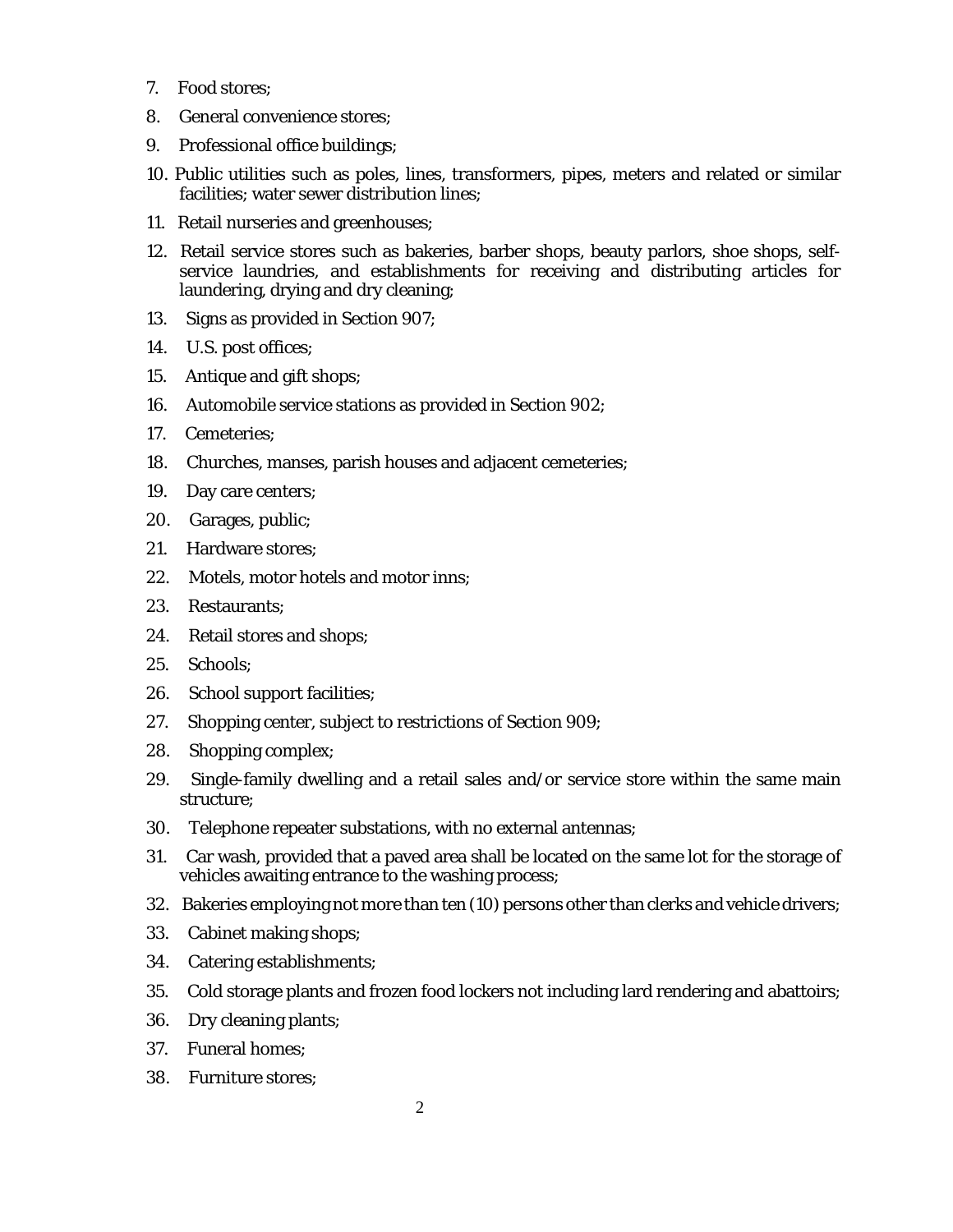- 39. Printing plants and newspaper offices;
- 40. Radio and TV offices and studios;
- 41. Retail automotive parts stores;
- 42. Satellite dish antenna sales and service establishments;
- 43. Theaters, indoor;
- 44. Wholesale and jobbing establishments, with all material stored entirely in buildings enclosed on all sides or screened in accordance with Section 1607;
- 45. Bowling alleys, roller skating and ice skating rinks, billiard parlors, pool rooms, dance halls, game rooms, pinball parlors, electronic game centers, golf driving ranges and similar forms of amusement;
- 46. Call centers;
- 47. Colleges;
- 48. Community centers;
- 49. Contractor facilities and storage yards and establishments for installation and servicing the following: air conditioning, electrical service, flooring, heating, interior decorating, painting, plumbing, roofing, steel erection, tiling or ventilating with all material stored entirely in buildings enclosed on all sides or screened in accordance with Section 1607;
- 50. Dormitories;
- 51. Excavation contractor's facilities and yards for storage of equipment intended for offsite use;
- 52. Feed and seed stores;
- 53. Golf driving range;
- 54. Governmental facilities;
- 55. Kennels;
- 56. Light manufacturing, processing or packaging of products provided all operations are conducted in a building which shall not have any opening other than a stationary window within one hundred (100) feet of a residential, or public lands district; shall not store or otherwise maintain any parts or waste material outside such building unless such parts or waste material are screened in accordance with Section 1607; and shall not create conditions of smoke, fumes, noise, odor or dust detrimental to health, safety or general welfare of the community; and shall be permanently screened from adjoining residential lots and districts by a wall, fence, evergreen hedge and/or other suitable enclosure of a minimum height of seven (7) feet at the original elevation of the property line;
- 57. Pest exterminating businesses;
- 58. Public utilities: public water and sewer transmission lines, treatment facilities, and pumping stations; electrical power transmission lines and substations; oil and gas transmission pipelines and pumping stations; microwave and radio wave transmission and relay towers and substations; telephone exchange centers, offices, equipment storage, dispatch centers and warehouse facilities;
- 59. Radio and TV transmission towers which are set back from any lot line at a distance equal to the maximum height of the tower above ground level;
- 60. Radio and TV transmitters;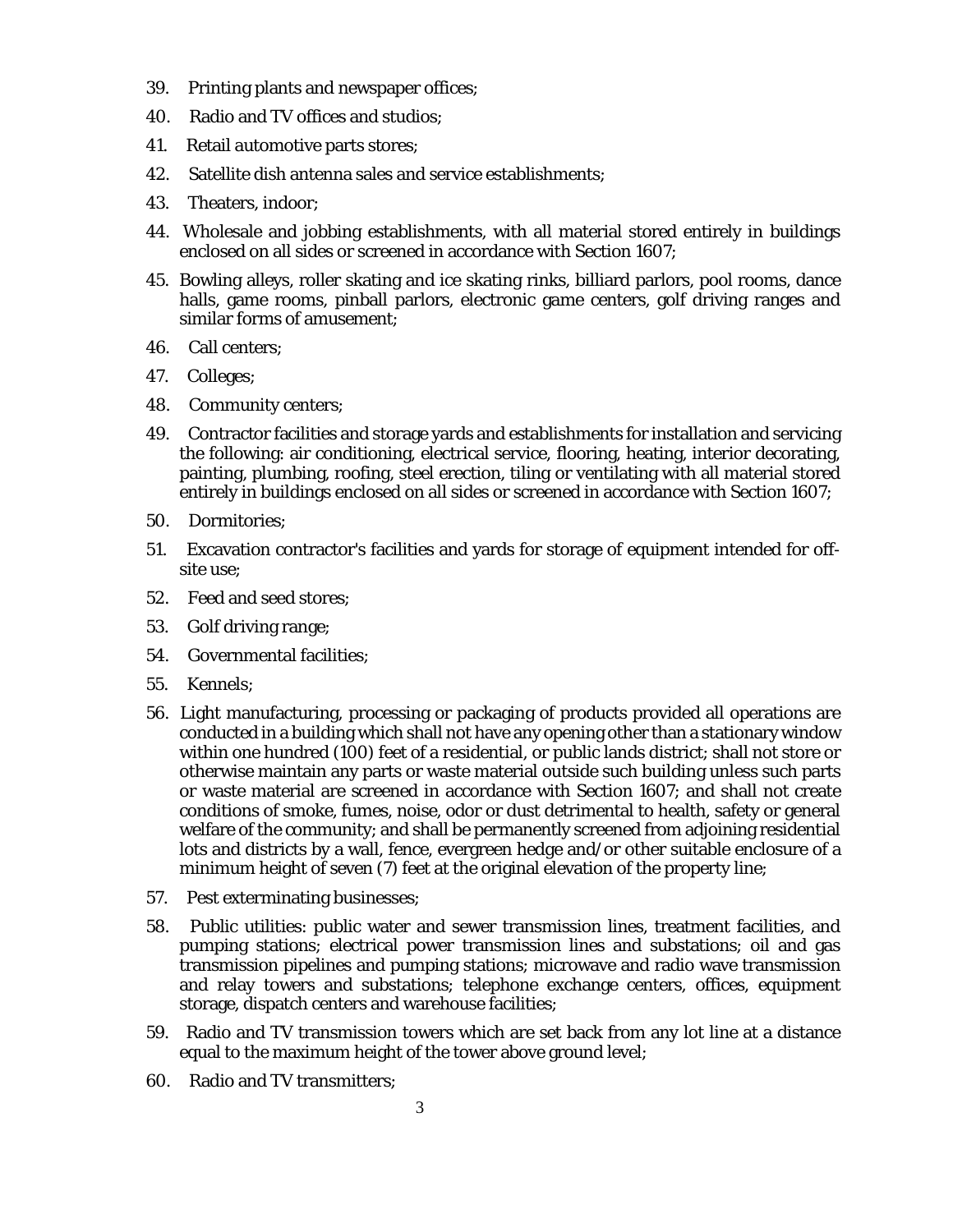- 61. Sign manufacturing;
- 62. Truck stop;
- 63. Veterinary hospitals and clinics;
- 64. Libraries;
- 65. Public utilities;
- 66. Public streets;
- 67. Personal wireless service facilities as provided in Section 919;
- 68. Short-term tourist rental of dwelling as provided in Section 916;
- 69. Breweries;
- 70. Use, temporary;
- 71. Museums;
- 72. Warehousing and distribution facilities, with all material stored entirely in buildings enclosed on all sides or screened in accordance with Section 1607.
- 73. Automobile sales subject to landscaping requirements in Section 1607;
- 74. Travel trailer sales;
- 75. Tattoo establishments;
- 76. Self-service mini-storage and warehouse facilities;
- 77. Marine sales and service. All service operations shall be conducted in a building. Openings in all buildings shall be located a minimum of one hundred (100) feet from a residential, agricultural, or public lands district. Parts or waste material shall not be stored outside the building;
- 78. Any other use which the planning director determines is consistent with the statement of intent for this district and is of the same general character as permitted uses in this district.

*707.03. Special Exceptions (General Commercial District—B-2 zone).*

- 1. Bulk storage and sale of sand, gravel and rock;
- 2. Building and excavating contractor facilities with outside storage;
- 3. Building materials dealer, not including handling of bulk materials such as sand and gravel;
- 4. Machinery sales and services;
- 5. Arenas, auditoriums or stadiums;
- 6. Automotive repair garage, mechanical and body, provided all operations are conducted in a building which shall not have any opening other than a stationary window within one hundred (100) feet of a residential or public lands district and which shall not store or otherwise maintain any parts or waste material outside such building unless such parts or waste material are screened in accordance with Section 1607;
- 7. Tire recapping, provided all operations are conducted in a building which shall not have any opening other than a stationary window within one hundred (100) feet of a residential, agricultural or school district and which shall not store or otherwise maintain any parts or waste material outside such building;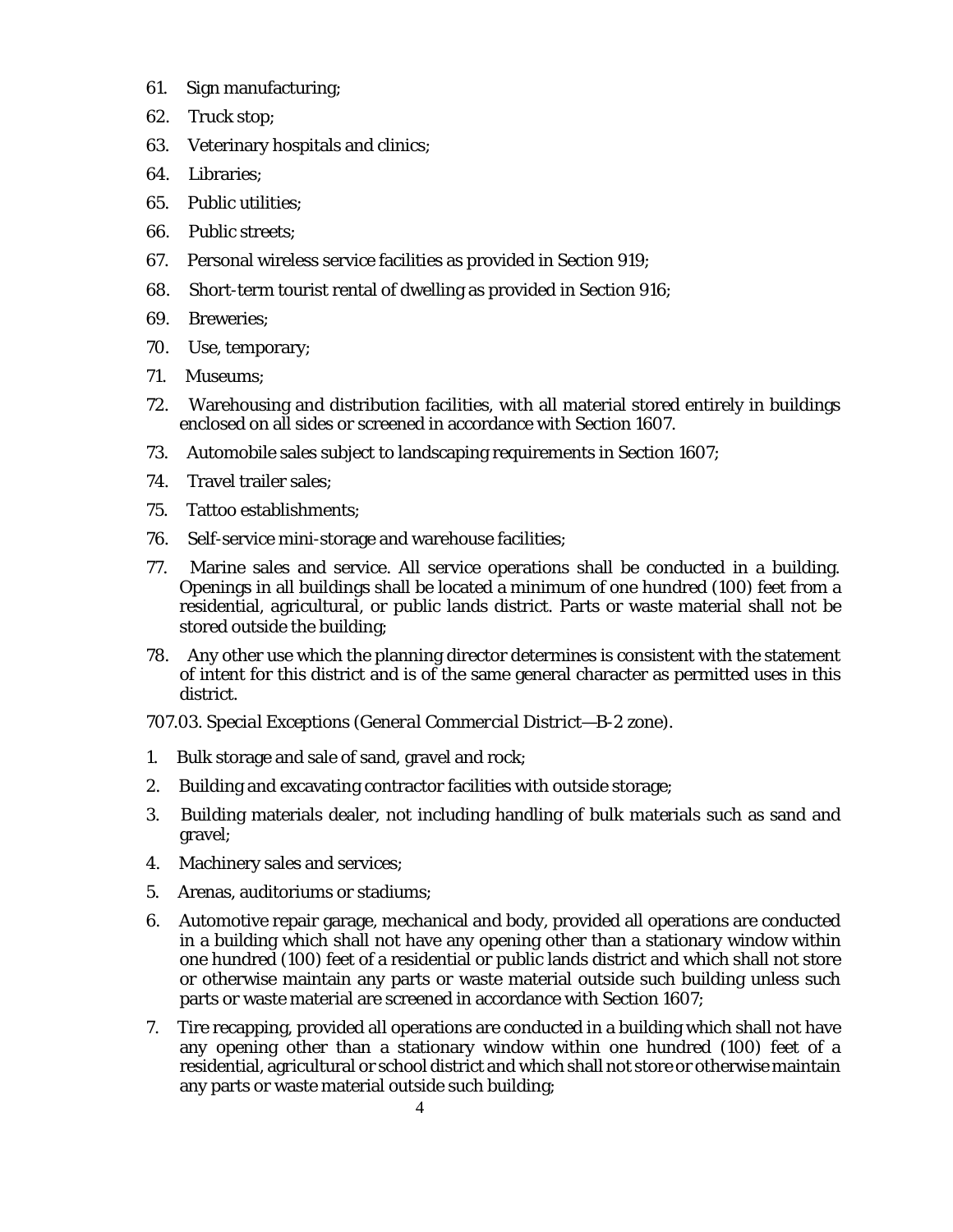- 8. Adult entertainment establishments in accordance with Section 915;
- 9. Auction house;
- 10. Display of and sale of wholesale and retail modular homes;
- 11. Small wind energy systems as provided in Section 918;
- 12. Substance abuse treatment facility;
- 13. Above ground liquefied petroleum gas containers between one hundred twenty-five (125) gallons water capacity and two thousand (2,000) gallons water capacity, provided there is a distance of three (3) feet between other liquefied petroleum gas containers. Liquefied petroleum gas containers shall be set back twenty-five (25) feet from roads and lot lines of adjoining properties and fifty (50) feet from all structures and installed in a manner to reduce exposure and proximity to vehicular traffic. The board of supervisors may impose greater setbacks if above ground liquefied petroleum gas containers are located in close proximity to the following non-exhaustive list of land uses: dwellings, schools, churches, government facilities, or other uses in which higher densities of people gather. The board of supervisors may provide for a reduction in setbacks if engineered provisions are made for blast containment. All requirements shall be in accordance with Section 4-27, as amended;
- 14. Off-site directional signs compliant with the requirements of Section 907.04;
- 15. Pawnbrokers;
- 16. Oil and gas exploration, extraction and production, provided the entity conducting these activities complies with Chapter 22.1 of Title 45.1 (Code of Virginia, § 45.1-361.1 et seq.), and adheres to the oil and gas rules and regulations promulgated by the Virginia Department of Labor and Industry;
- 17. Personal wireless service facilities as provided in Section 919;
- 18. Substance abuse treatment clinic; and
- 19. Truck business.
- 20. Dual use structure limited to a single-family dwelling use and a business use;
- 21. On-site directional signs greater than 18" in width and/or 42" in height.
- 20 22. Any other use which the zoning administrator determines is consistent with the statement of intent for this district and is of the same general character as special exception uses in this district.

# **§ 2. That this ordinance shall be in force and effect upon adoption.**

Adopted this 18th day of August, 2020.

\_\_\_\_\_\_\_\_\_\_\_\_\_\_\_\_\_\_\_\_\_\_\_\_\_\_\_\_\_\_\_\_ Claudia D. Tucker, Chair Amherst County Board of Supervisors